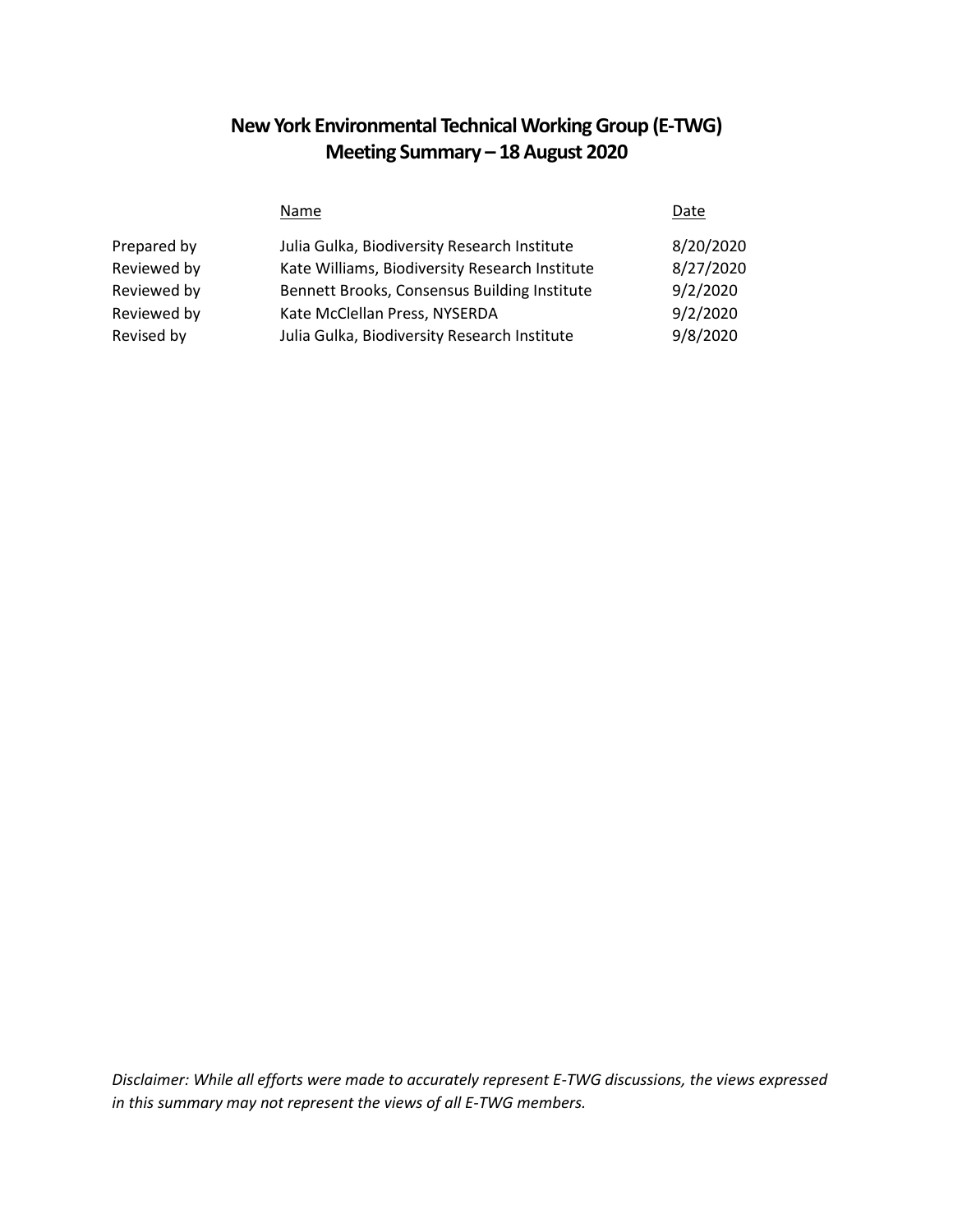# **Background**

As part of New York State's efforts to responsibly develop offshore wind energy, the New York State Energy Research and Development Authority (NYSERDA) convened the Environmental Technical Working Group (E-TWG) in 2018 to provide input to the state on environmental topics<sup>1</sup>. The ninth meeting of the E-TWG was held via video conference on 18 August, 2020. Twenty E-TWG members participated in this meeting (Appendix A).

This meeting summary is intended to capture the key points of discussion and input from the E-TWG, as well as action items identified during the meeting. This summary is loosely organized according to the structure of the meeting agenda (Appendix B). Specific comments are organized by topical relevance, not necessarily the part of the agenda in which the comments were made. Opinions are not attributed to specific E-TWG members unless there is a clear reason to do so. For topics where there were differences of opinion among E-TWG members, this summary identifies areas of agreement as well as the different perspectives offered during meeting discussions.

# **Action Items**

The following action items to advance E-TWG objectives were identified during the meeting:

- The **E-TWG priorities survey will be re-opened for additional responses through September 1**. Those who have already responded can feel free to edit their responses.
- We will **schedule a short priorities-focused E-TWG meeting for late September/early October**. Prior to the meeting, support staff will develop outlines of workplans for the highest-ranking priority topics and discuss with NYSERDA.
- If you have **additional feedback on E-TWG activities and process**, please email Kate McClellan Press or any of the BRI/C&C support staff.

# **Welcome**

 $\overline{\phantom{a}}$ 

Bennett Brooks (Consensus Building Institute) and Farrah Andersen (Cadmus Group) reviewed the aims for the meeting, including identifying E-TWG priorities for the next 1-2 years and discussing group membership and time commitment.

# **E-TWG Membership**

Since the last discussion on this topic, multiple developers and state representatives have been added to the group and there has been a move to virtual meetings. Given these changes, support staff solicited discussion around the following topics:

- 1) Possible additions with specific expertise
- 2) Balance between NGO and developer representation
- 3) Balancing and/or managing participation of multiple representatives from the same organization(s)

<sup>&</sup>lt;sup>1</sup> For meeting agendas, summaries, and presentations, see: http://nyetwg.com/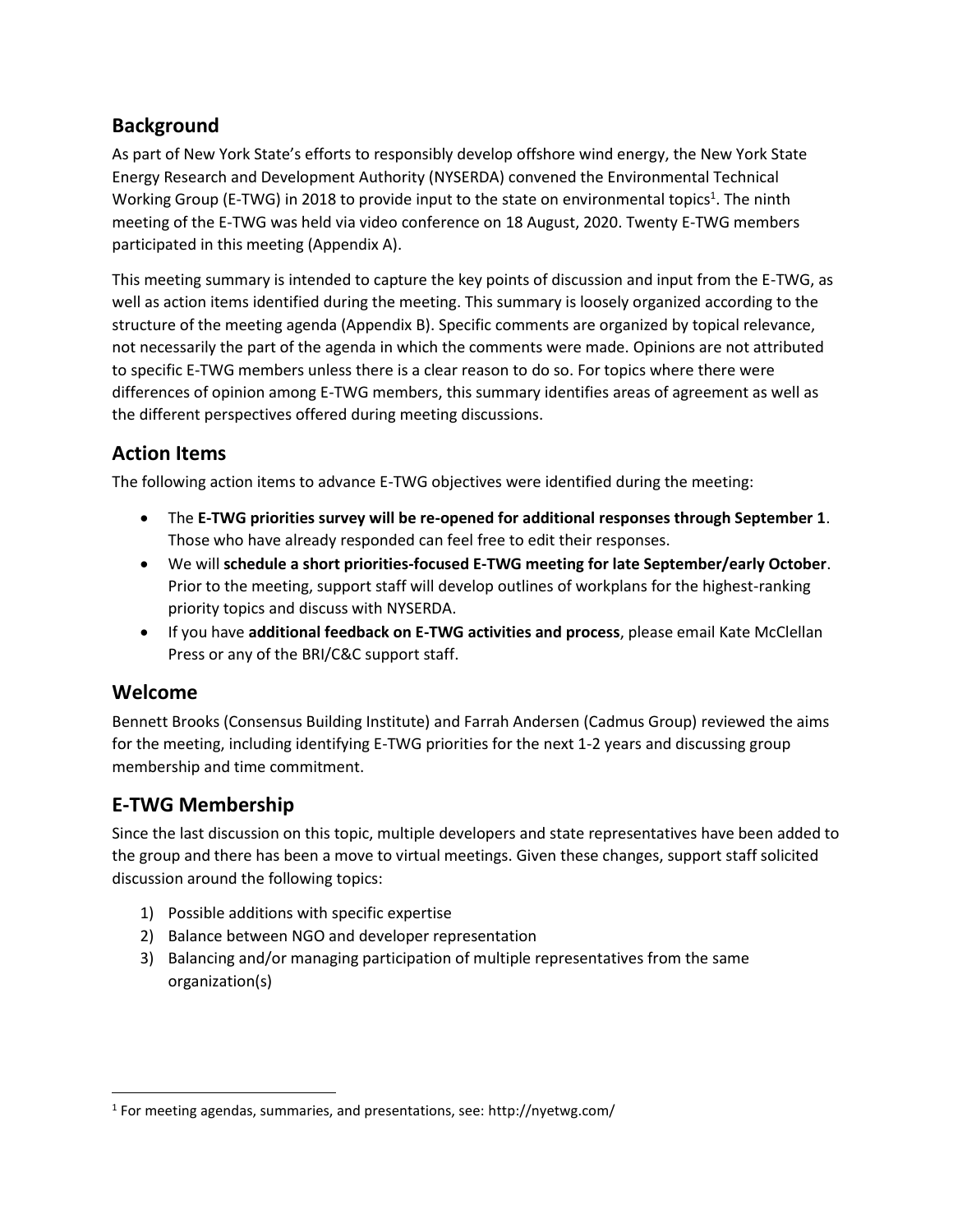#### *Discussion*

- **Additional expertise** members recommended adding expertise as needed. Particular recommendations included another bird-focused NGO and possible addition of bat expertise. One member also made the point that expertise should be added to specialist committees in some instances rather than the main E-TWG.
- **Balance of membership**  members generally expressed that balance of sectors matters less than breadth of expertise.
- **Multiple representatives per organization** E-TWG members indicated that for discussions it was generally fine, and even beneficial, to have multiple voices from the same organization. However, in instances where there is ranking or informal voting (i.e. surveys etc.), then it may be helpful to explicitly specify an expectation of one response per organization.

# **E-TWG Time Commitment**

The E-TWG was polled regarding time commitments for E-TWG-related activities. Responses included:

- **E-TWG communications and time commitment.** Most E-TWG members read group communications sometimes or always, and felt that the current E-TWG time commitment is sometimes too much. In particular, it was noted that
	- o Fast turnarounds for documents or products can feel overwhelming
	- o A 3-hour call feels like a large time commitment
	- $\circ$  Predictability of timelines and time commitments well in advance, when possible, would help E-TWG members manage their time.
- **Specialist Committee time commitment**. All those involved in the BMP specialist committees indicated that it was either sometimes or always too much of a commitment, and while the intentions were good, there were hard deadlines that made the process difficult. It was noted that there may also be opportunities to streamline efforts with other states, which could help folks involved in multiple state groups to manage their time. About half of the members involved with other specialist committees, such as the State of the Science Workshop planning committee, indicated that it was sometimes too much of a time commitment.
- **Future time commitment**. When asked how many hours per month members were prepared to dedicate to E-TWG related activities, 67% indicated 2-5 hours, 25% indicated 5-10 hours, and 8% indicated more than 10 hours. The importance was noted of being clear up front about what the time commitment for a particular task might be (if known).

## **E-TWG Priorities Discussion**

The E-TWG continued discussions from the July 2020 E-TWG meeting about where to focus the group's efforts for the next 1-2 years. Kate McClellan Press (NYSERDA) began this discussion by explaining how E-TWG recommendations would be used by NYSERDA to help inform decisions about where to direct resources. While the E-TWG is not a decision-making body, NYSERDA takes the advice of the E-TWG seriously. Priorities identified by the E-TWG may require time/resources from E-TWG members, NYSERDA, contractors, or other organizations in order to be achieved. As such, there are different levels of time and effort from the E-TWG and NYSERDA that could go into different priorities.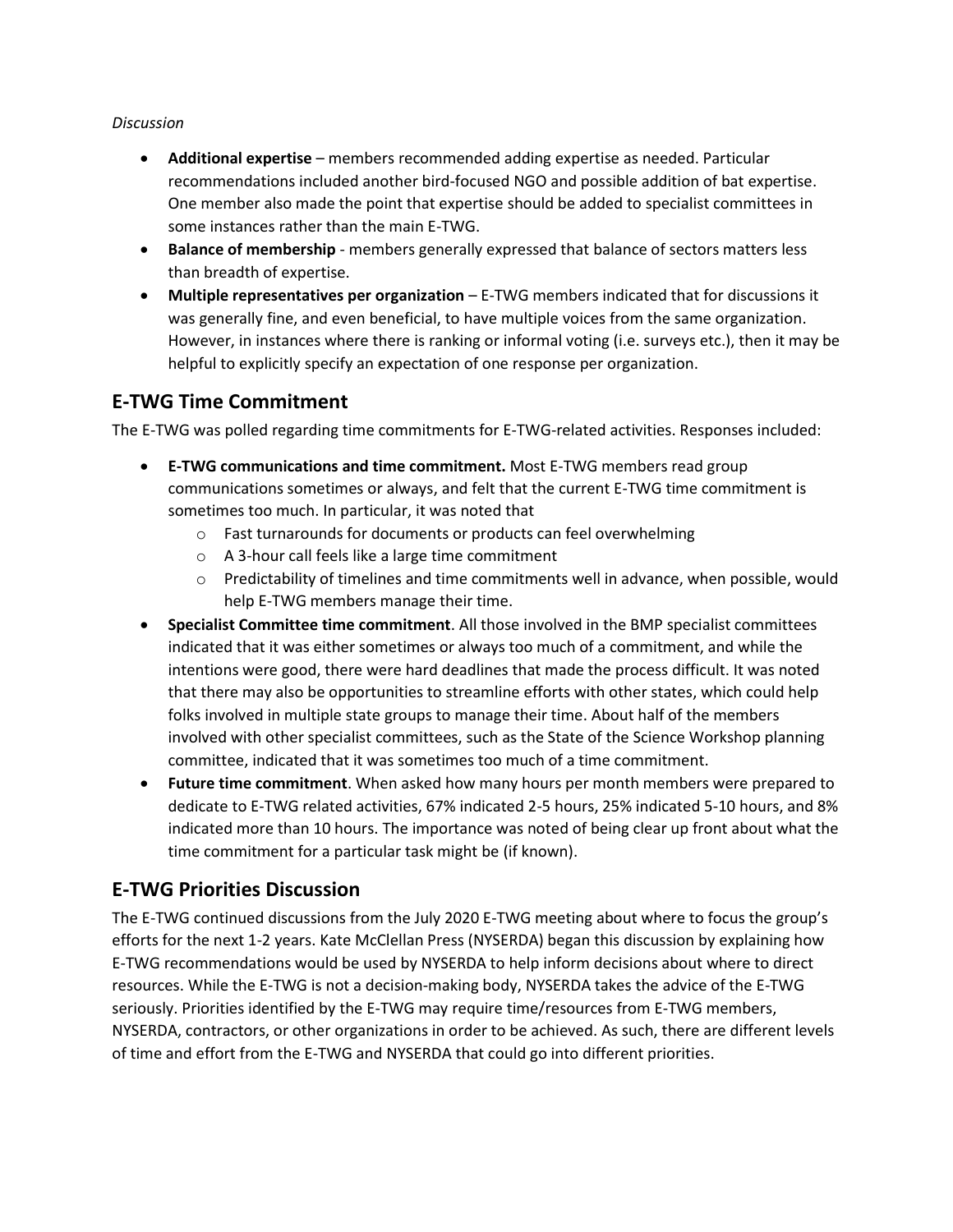### *Survey Results*

In early August, support staff sent the E-TWG an online survey of the topics brainstormed during the July meeting in order to assess which topics were most commonly felt to be priorities. Kate Williams (Biodiversity Research Institute) reviewed these results. There were 9 initial responses to the survey (5 NGO, 3 government, 1 industry), which tended to identify the same topics that received the most attention and discussion during the July meeting. Between these two sources of E-TWG input, potential top priorities centered on the following:

- 1) Design a regional monitoring program
- 2) Develop standards for technology deployment offshore
- 3) Develop guidance for site-specific monitoring plans
- 4) Improve regional coordination with other states and regional groups
- 5) Organize State of the Science Workshops
- 6) Develop guidance for standardizing site-specific data
- 7) Develop best management practices for wildlife mitigation and monitoring

Kate Williams noted that the Bureau of Ocean Energy Management (BOEM) has expressed interest in contributing funding for a data standardization pilot project through the Regional Wildlife Science Entity (RWSE)<sup>2</sup>. As such, this topic was shelved by the E-TWG for the time being. More information about this effort will be shared with the E-TWG when it is available.

### *Full Group Discussion*

E-TWG members were asked to respond to the survey results. Comments centered on the following:

- **Low survey response.** Multiple members expressed concern about the lack of response to the survey, particularly from industry. It was decided that the survey would be re-opened following the meeting to allow for additional responses.
- **Regional perspective.** State representatives indicated that this list reflects broader priorities than just for New York. However, depending on the topic, consistent implementation across states may be a challenge.
- **Consideration of timeline and goals.** Members indicated the importance of thinking through the goals of potential priorities, as they may be able to be tackled on different timeframes.
- **Best management practices.** BMP specialist committees ended with "Version 1.0" of products earlier this year, with the intention of continuing discussions. If BMPs do not remain a priority for the E-TWG, there should be some consideration of what the next steps are for that process.

Following full group discussion, the group was split into breakout groups to continue discussions on four of the above potential priority topics: regional coordination, advancing technology for monitoring and mitigation, developing guidance for site-specific monitoring plans, and designing a regional monitoring program. These topics were chosen for further discussion as the other topics listed above are either existing E-TWG priorities or being pursued by other efforts.

 $\overline{\phantom{a}}$ 

<sup>2</sup> <https://www.nyetwg.com/regional-wildlife-science-entity>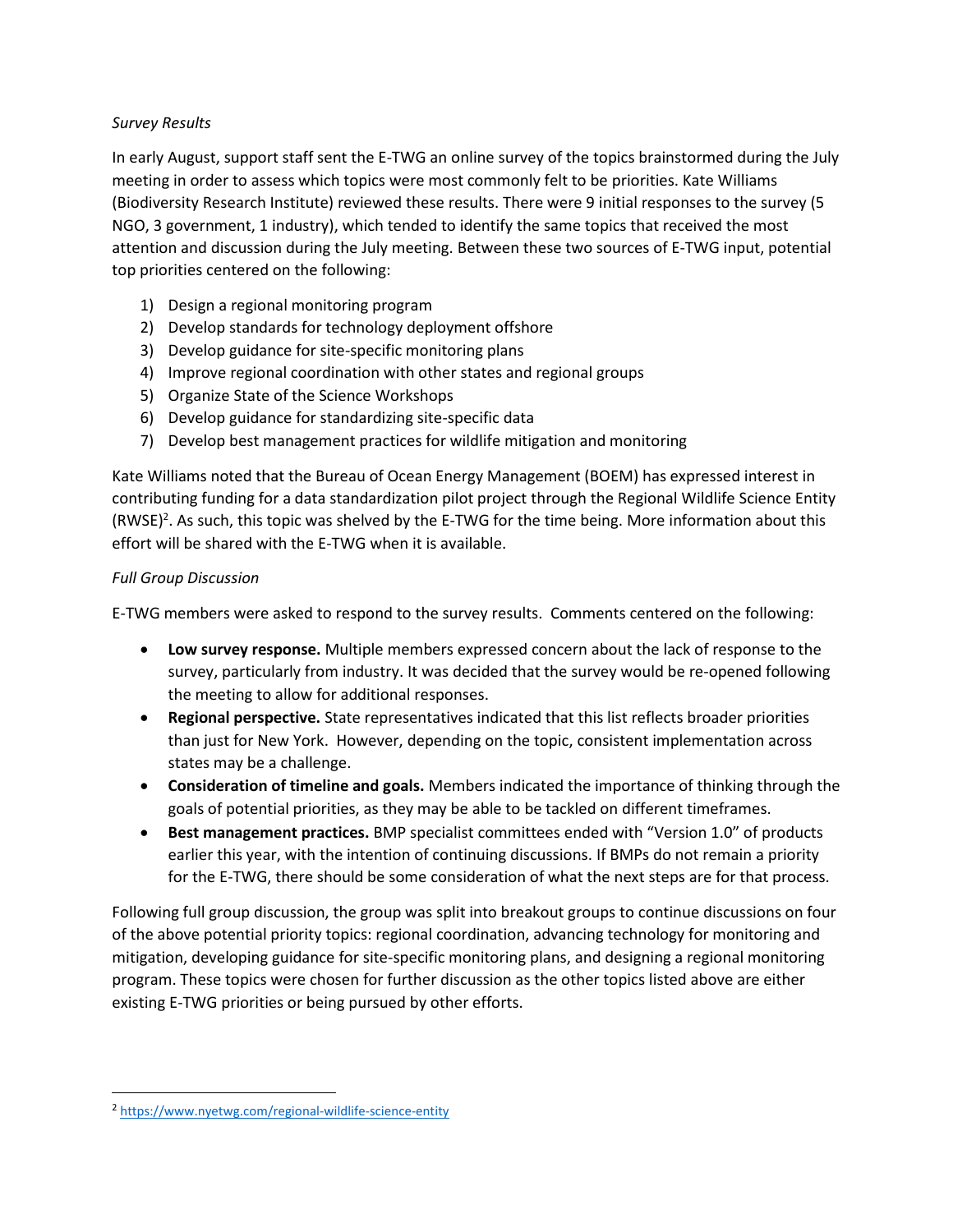### *Breakout Group Brainstorming Discussions*

E-TWG members had preliminary discussions on four potential priority topics. Breakout groups were asked to consider possible objectives, process, end products, and E-TWG role.

### **Possible ideas for regional coordination**

- *Objectives –* Improve sharing of information across state groups and leverage regional expertise, with a focus on state-agnostic information.
- *Process –* There may be multiple approaches for ensuring information exchange and discussion, including options such as a working group for states and improving information-sharing regarding the activities of the E-TWG and similar state-led groups.

## **Possible ideas for advancing technology for monitoring and mitigation**

- *Objectives* Build trust in and advance technology to the stage of being considered a best management practice.
- *End Products* End products could take many forms including overview documents, white papers, desktop studies, a technology matrix, and/or pilot projects partnered with developers.
- *Process –* This could include improving our understanding of where advancements have occurred and what the next steps are for mitigation and monitoring.
- *E-TWG Role* NYSERDA could be a leader in advancing technology by ensuring the necessary continuity of process.

## **Possible ideas for developing guidance for site-specific monitoring plans**

- *Objectives* Help to determine what monitoring is needed depending on the site and existing baseline data, and how much monitoring is adequate.
- *End Products*  These could include a monitoring guidance document for pre- and postconstruction monitoring or a monitoring matrix that outlines different existing monitoring efforts and methodologies.
- *Process* This could include a series of webinars or workshops to review monitoring frameworks with the broader stakeholder community, followed by an effort by a team of experts to flesh out monitoring recommendations, with particular focus on study design and monitoring approaches.
- *E-TWG Role* This effort could utilize E-TWG subcommittees and outside experts. It may involve support staff (i.e. NYSERDA, BRI) to compile existing information. There may also be an opportunity to team up with other ongoing efforts.

## **Possible ideas for designing a regional monitoring program**

- *Objectives* Identify and clarify New York State priorities for regional monitoring and how these priorities could be supported using the dedicated funding from the Phase 2 procurement.
- *Process* This relates to the State of the Science workshops, and we should strive to ensure that the outputs from the workshops contribute to the development of a regional monitoring plan.
- *E-TWG Role* This could involve subcontractors, as well as a steering committee. The committee could be made up of E-TWG members or involve the Regional Wildlife Science Entity (RWSE) and Responsible Offshore Science Alliance (ROSA).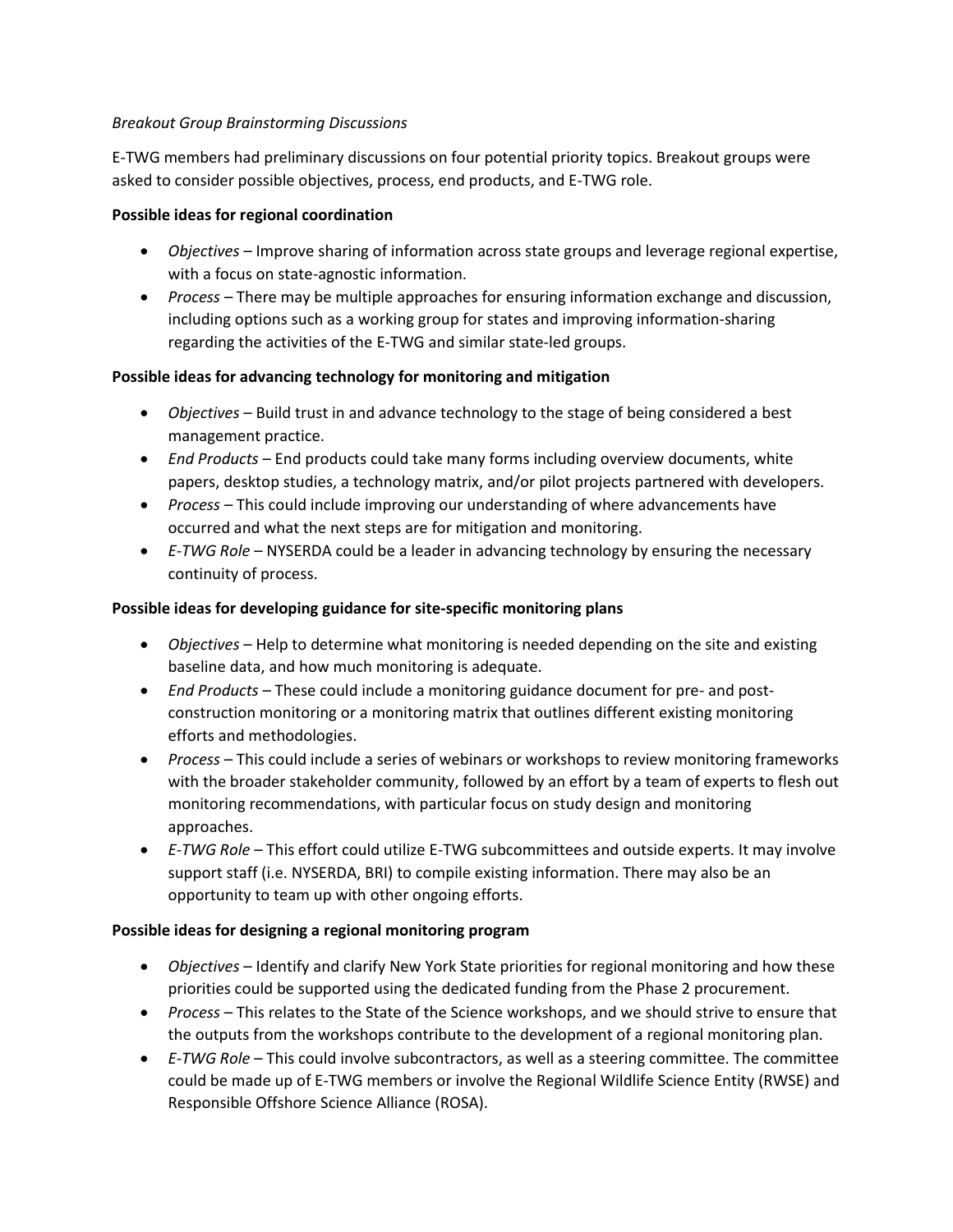### *Next Steps*

Support staff will reopen the online survey to gather further E-TWG member input on potential priorities. Following the completion of the online survey, support staff will:

- Share results with E-TWG members
- Develop short outlines of workplans for priority topics and get input from NYSERDA on these topics
- Plan a short (90 min) priorities-focused E-TWG meeting for September/October, after which we aim to have a clear path forward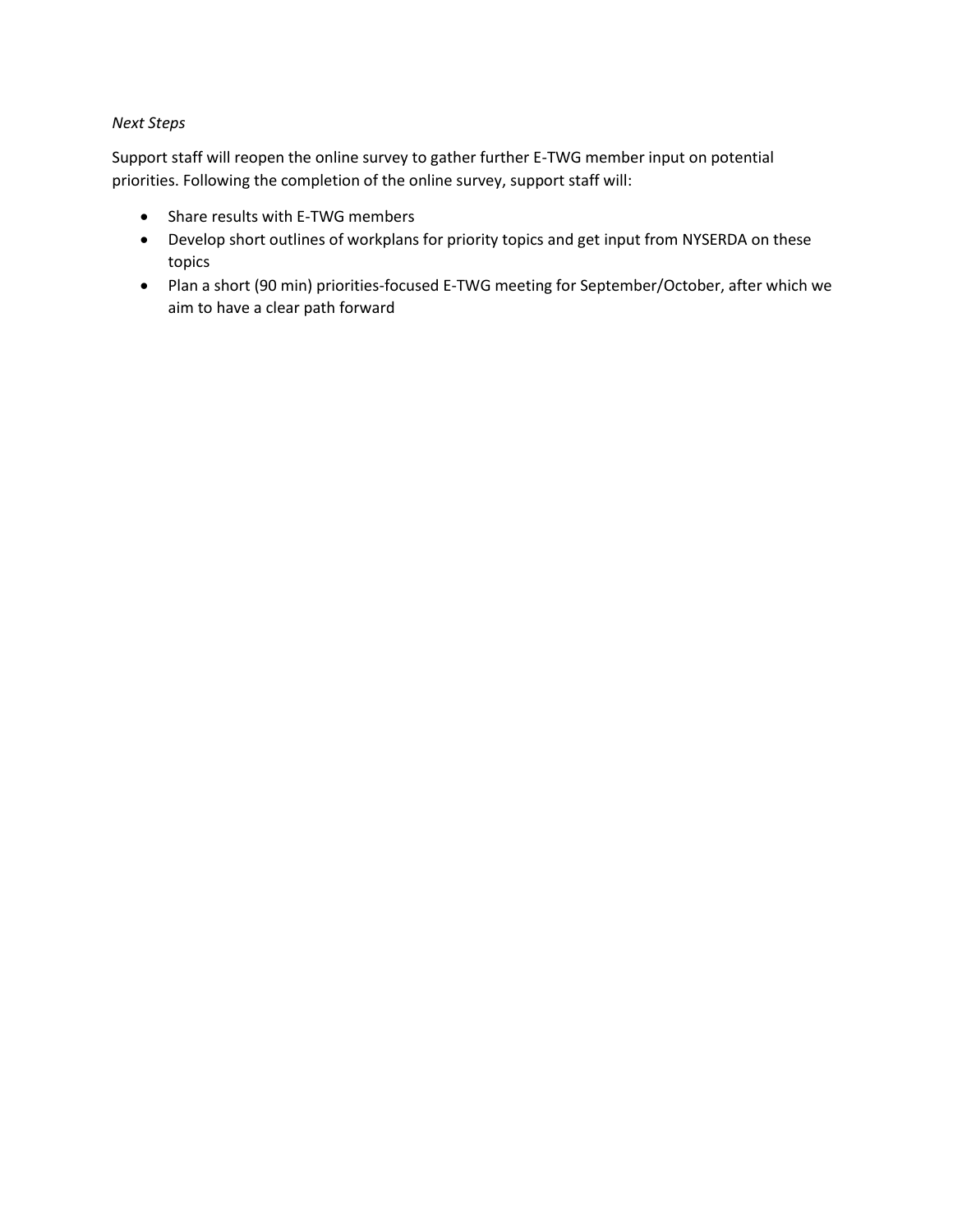| <b>Point of Contact</b>     | Organization                         | <b>Stakeholder Type</b>   | Role           |
|-----------------------------|--------------------------------------|---------------------------|----------------|
| <b>Kate McClellan Press</b> | <b>NYSERDA</b>                       | <b>State Government</b>   | Convener/chair |
| Anthony Bevacqua            | NJ Board of Public Utilities         | <b>State Government</b>   | Observer       |
| Jenny Briot                 | Avangrid                             | Developer                 | Advisor        |
| Louis Brzuzy                | <b>Shell New Energies</b>            | Developer                 | Advisor        |
| Koen Broker                 | <b>Shell New Energies</b>            | Developer                 | Advisor        |
| Jennifer Daniels            | <b>Atlantic Shores Offshore Wind</b> | Developer                 | Advisor        |
| Lisa Engler                 | MA Dept. of State                    | <b>State Government</b>   | Observer       |
| Elizabeth Gowell            | Ørsted                               | Developer                 | Advisor        |
| Kevin Hassell               | NJ Dept. of Environmental Protection | <b>State Government</b>   | Observer       |
| Scott Johnston              | U.S. Fish and Wildlife Service       | <b>Federal Government</b> | Observer       |
| Shannon Kearney             | CT Dept. of Energy and               | <b>State Government</b>   | Observer       |
|                             | <b>Environmental Protection</b>      |                           |                |
| Francine Kershaw            | Natural Resources Defense Council    | eNGO                      | Advisor        |
| Jillian Liner               | Audubon New York                     | eNGO                      | Advisor        |
| Carl LoBue                  | The Nature Conservancy               | eNGO                      | Advisor        |
| <b>Joe Martens</b>          | NY Offshore Wind Alliance            | Nonpartisan NGO           | Advisor        |
| <b>Catherine McCall</b>     | MD Dept. of Natural Resources        | <b>State Government</b>   | Observer       |
| Laura Mensch                | DE Dept. of Natural Resources and    | <b>State Government</b>   | Observer       |
|                             | <b>Environmental Control</b>         |                           |                |
| Laura Morales               | <b>Equinor Wind US</b>               | Developer                 | Advisor        |
| Matt Robertson              | Vineyard Wind                        | Developer                 | Advisor        |
| Howard Rosenbaum            | <b>Wildlife Conservation Society</b> | eNGO                      | Advisor        |

# **Appendix A: List of Participants**

## **Support Staff present**

Morgan Brunbauer (NYSERDA) Bennet Brooks (Consensus Building Institute) Farrah Andersen (Cadmus Group) Kate Williams (Biodiversity Research Institute) Julia Gulka (Biodiversity Research Institute) Edward Jenkins (Biodiversity Research Institute)